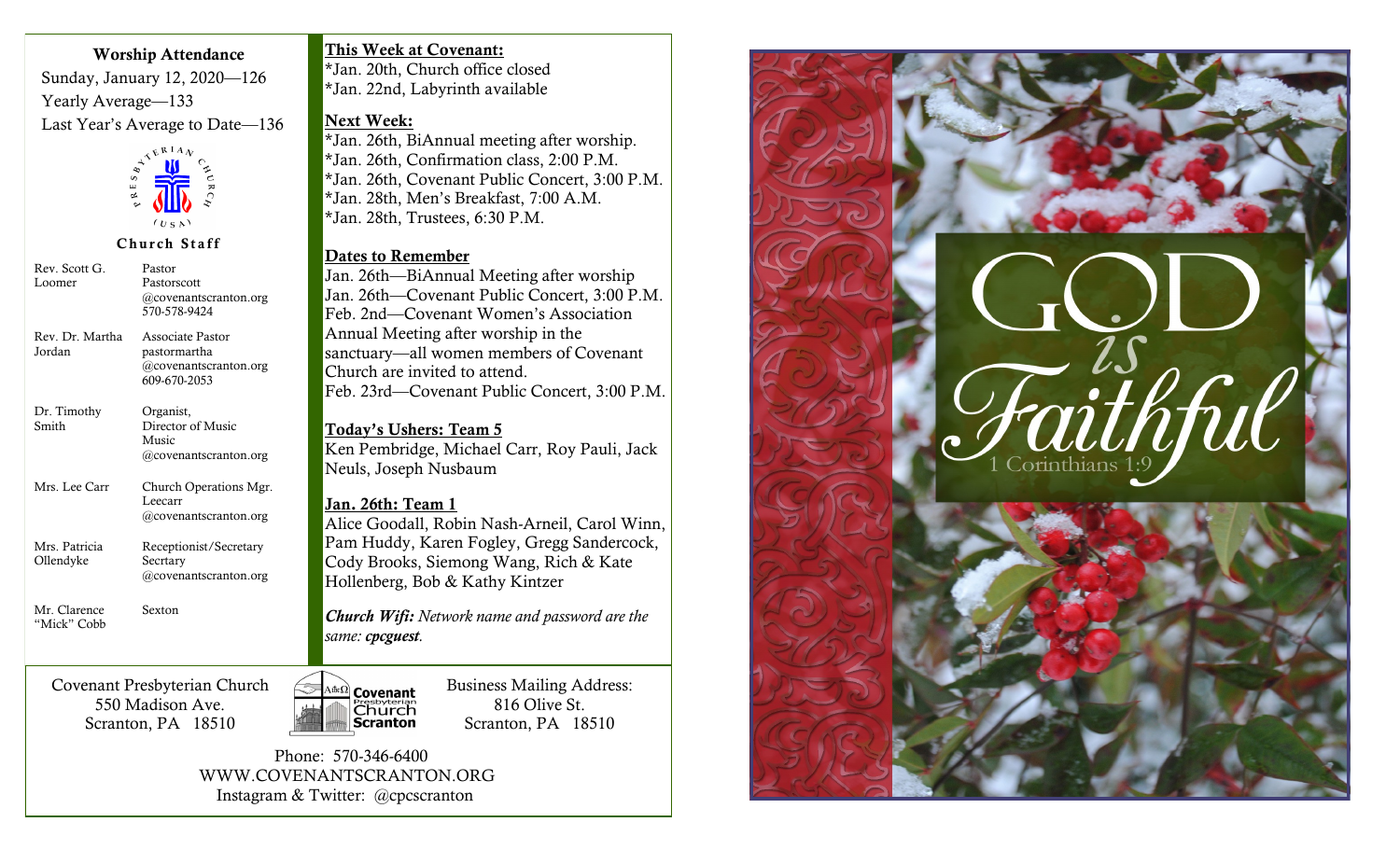#### COVENANT PRESBYTERIAN CHURCH SCRANTON, PENNSYLVANIA

Second Sunday after Epiphany January 19, 2020

#### *Children are invited to remain throughout the service of worship. However, nursery & childcare are available, please ask an usher.*

As you arrive in worship and find a place in a pew, please use the following prayer to center your thoughts and spirit. As the Prelude begins, quiet your voice and soul. With music and prayer let us move from 'getting to church' to 'being the church'

as we worship together*.*

*We come this morning with joy, to worship God. We do not come to justify ourselves. For you, O God, do not judge us by our righteousness, but accept us as we are, out of your great love. We come with joy to worship you. We come with grateful hearts to worship you. Amen.* 

# **GATHER IN GOD'S NAME**

| Prelude | Chorale Trio on "Abide, O Dearest Jesus" | Sigfrid Karg-Elert |
|---------|------------------------------------------|--------------------|
|         | Plainsong Prelude No. 1: Resurgam        | Alec Rowley        |

Call to Worship

Leader: The grace of our Lord, Jesus Christ, the love of God, and the fellowship of the Holy Spirit be with you all. **People: And also with you.**

Prayer of Invocation

\*Hymn No. 476 O Worship the King, All Glorious Above! *Lyons*

Call to Confession

# Prayer of Confession

**We come, O God of joy and peace, to praise you and worship you and to hear your Word afresh for our lives. Lord, pour out your Spirit upon us that our worship may be more than words, more than mere duty, but that it may be alive with your power and link us to you and you to us in a deep embrace. Forgive the times we do not look for your guidance. Break open the Scriptures that we read so that Your Way may be known again to us - fresh and new as when we first heard it. Accept our prayer this day, and hear us as we offer our silent and personal confession to you. . .** *Silent Confession . . .* 

**Covenant Community Connections Events of the community offered free of charge, Sponsored in part by the Women's Circle at Covenant Church**

## **February 8th**

10:00—11:30 AM, Labor of Love Bring your clean plastic grocery bags and a pair of scissors to help make waterproof ground mats for our homeless community.

# **February 15th—RESCHEDULED from January 18th**

10:00 AM—Chair Yoga 11:30 AM—Traditional Yoga Jenna Carmichael, instructor Come at 9:30 AM for tea and social time prior to the 10:00 AM one-hour class, or stay after the 11:30 one hour class.

# **March 24th**

5:30—8:00 PM Understanding Medicare Enjoy a light supper and hear an informative presentation by APPRISE. Reservations required for this event, call the church office.

> **All are Welcome—and most importantly—Invite a Friend!**



*BIANNUAL MEETINGS OF THE CONGREGATION AND CORPORATION OF COVENANT PRESBYTERIAN CHURCH 550 MADISON AVENUE SCRANTON, PENNSYLVANIA January 26, 2020*

*By order of the bylaws, the Biannual Meeting of the Congregation of the Covenant Presbyterian Church of Scranton, Pennsylvania, will be held in the sanctuary immediately following the morning service of worship on January 26, 2020, for the purpose of receiving reports, approve the Pastoral Terms of Call and dissolve the Pastoral relationship with Rev. Dr. Martha Jordan, and any other business properly brought before the meeting. Rev. Scott G. Loomer, Moderator Lee M. Carr, Clerk to Session*

*By order of the bylaws, the Biannual Meeting of the Corporation of the Covenant Presbyterian Church of Scranton, Pennsylvania, will be held in the sanctuary immediately following the meeting of the congregation on January 26, 2020, for the purpose of receiving reports, electing the Infant Care Board of Directors, and transacting any other business properly brought before the meeting. Mr. Gregg Sandercock, President, Board of Trustees Dr. K. Bruce Sherbine, Secretary, Board of Trustees*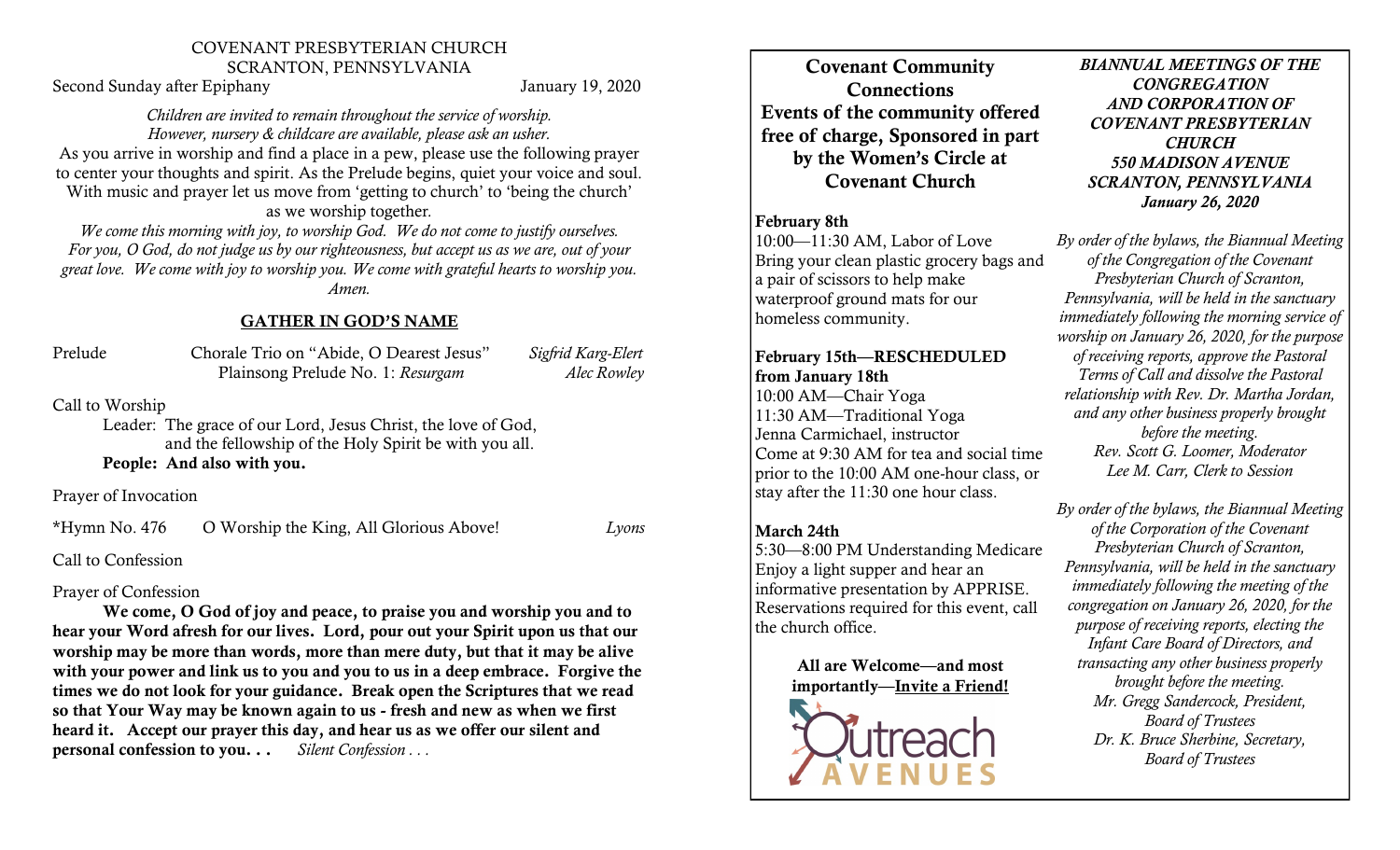# *GOOD MORNING!* Response No. 572 "Lord, Have Mercy Upon Us" *Kyrie*

We're glad you have joined us for worship this Sunday! If you are a visitor or guest, let us know of your presence by filling out one of the Welcome envelopes located in each pew to receive The Covenanter, (newsletter) filled with the church's activities. Large print bulletins and hymnals are available—please ask an usher. Childcare is available during worship. **Godly Play** meets on the 3rd floor after the Children's Sermon (during worship) for children age 4 through 3rd grade**.** 



**Children's Worship Bags** are located in the basket in front of the sanctuary. Please return bags to the basket after worship.

There will be a Fellowship Hour today following worship in the Sawtelle Auditorium (1st floor) hosted by Jim & Linda Frangos

The Chancel flowers are given to the glory of God and in loving memory of Pappy Dom Ducato Pappy Francis & Nana Ellie Rudolph Noelle Reese Edwards By Ken & Leah Rudolph

## **Participating in Worship Today**

Rev. Scott G. Loomer, Pastor Rev. Dr. Martha Jordan, Associate Pastor Dr. Tim Smith, Organist/Director of Music Mrs. Catherine Carter, Liturgist

#### **Annual Reports**

Annual reports are available on the Welcome tables and in the Ambulatory. Please take only one per family.

# **Covenant Women's Association Annual Meeting**

The women will hold their annual meeting after worship on Sunday, February 2, 2020, in the sanctuary. All women are invited to attend.

**Lord, have mercy upon us. Christ, have mercy upon us. Lord, have mercy upon us.**

# Assurance of Pardon and Grace

\*Response of Praise *Gloria Patri*

**Glory be to the Father, and to the Son, and to the Holy Ghost; As it was in the beginning, is now, and ever shall be, World without end. Amen, Amen.**

Welcome, Joys & Concerns

# **GOD'S WORD PROCLAIMED**

Prayer for Illumination

Psalter Lesson Psalm 40: 1-11 *NRSV*

I waited patiently for the Lord; he inclined to me and heard my cry.

He drew me up from the desolate pit, out of the miry bog, and set my feet upon a rock, making my steps secure.

He put a new song in my mouth, a song of praise to our God. Many will see and fear, and put their trust in the Lord.

Happy are those who make the Lord their trust, who do not turn to the proud, to those who go astray after false gods.

You have multiplied, O Lord my God, your wondrous deeds and your thoughts toward us; none can compare with you. Were I to proclaim and tell of them, they would be more than can be counted.

Sacrifice and offering you do not desire, but you have given me an open ear. Burnt offering and sin offering you have not required.

Then I said, "Here I am; in the scroll of the book it is written of me.

I delight to do your will, O my God; your law is within my heart."

I have told the glad news of deliverance in the great congregation; see, I have not restrained my lips, as you know, O Lord.

I have not hidden your saving help within my heart, I have spoken of your faithfulness and your salvation; I have not concealed your steadfast love and your faithfulness from the great congregation.

Do not, O Lord, withhold your mercy from me; let your steadfast love and your faithfulness keep me safe forever.